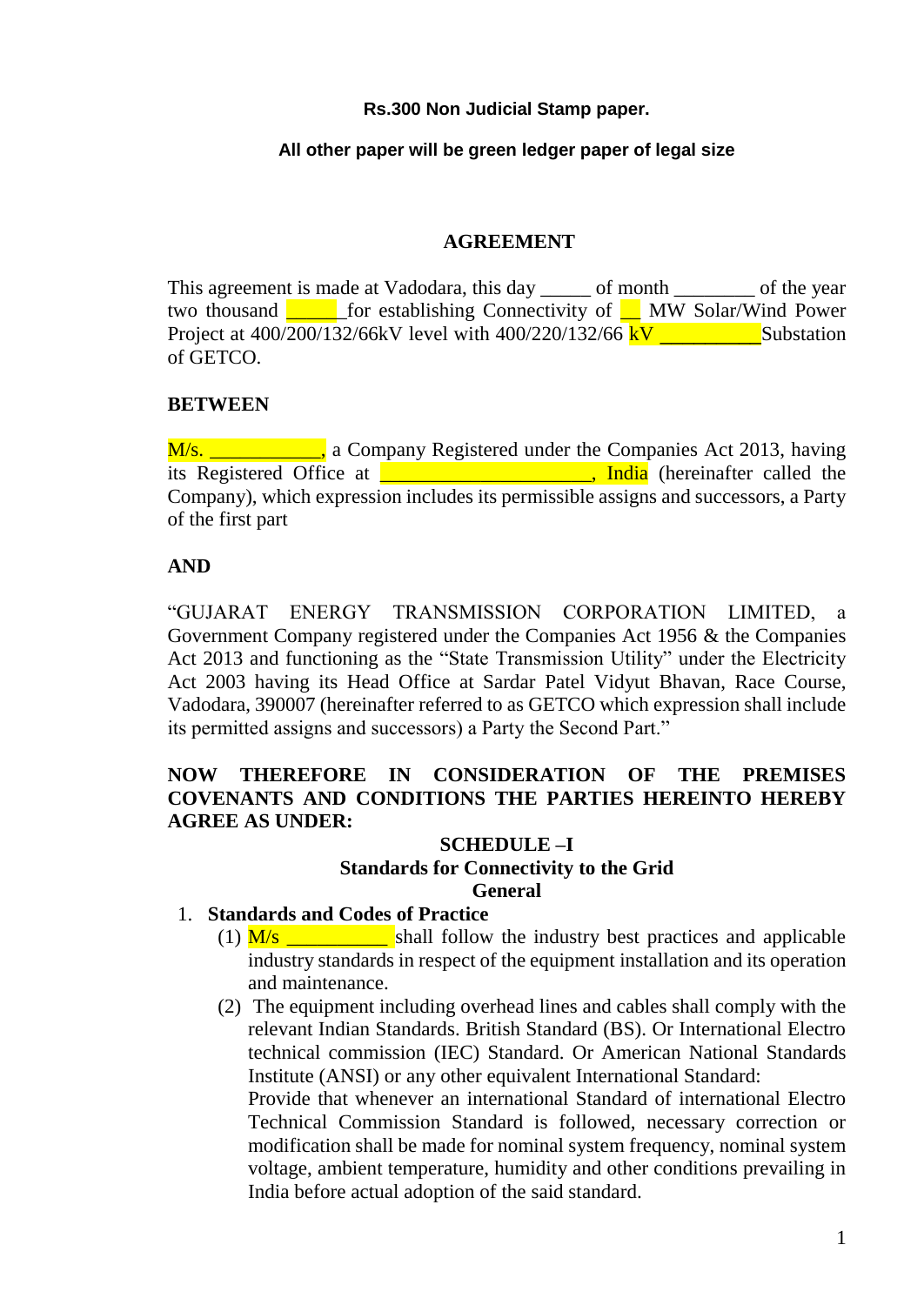- (3) The effects of wind, storms, floods, lightening, elevation, temperature extremes, icing, contamination, pollution and earthquakes must be considered in the design and operation of the connected facilities.
- (4) Installation, operation and maintenance of the equipment by  $M/s$ shall conform to the relevant standards specified by the Authority under Section 177, and section 73 of the Act, as and when they come into force.

## 2. **Safety**

M/s \_\_\_\_\_\_\_\_ shall comply with the Indian Electricity Rules, 1956 along with Electricity Rule, 2005 and Central Electricity Authority (Measures relating to Safety and electric supply) Regulation, 2010 and its amendment time to time.

### 3. **Sub-station Grounding**

Each transmission sub-station must have a ground mat solidly connected to all metallic structures and other non-energized metallic equipment. The mat shall limit the ground potential gradients to such voltage and current levels that will not endanger the safety of people or damage equipment which are in, or immediately adjacent to, the station under normal and fault conditions. The ground mat size and type shall be based on local soil conditions and available electrical fault current magnitudes. In areas where ground mat voltage rises would not be within acceptable and safe limits (for example due to high soil resistively or limited sub-station space), grounding rods and ground wells may be used to reduce the ground grid resistance to acceptable levels. Sub-station space), grounding rods and ground wells may be used to reduce the ground grid resistance to acceptable levels. Sub-station grounding shall be done in accordance with the norms of the Institute of Electrical and Electronics Engineers (IEEE).80.

### 4. **Metering**

Meters (Main & Check) shall be installed at interconnection point with STU i.e. 66 kV Incoming feeder/s at 220/66 kV \_\_\_\_\_\_\_\_ S/s of GETCO and Stand by meter shall be installed at  $66$  kV outgoing feeder/s of M/s  $\qquad$ .

Meters will be installed as per specification, metering scheme and location approved by GETCO. Main, Check & Standby Meter shall be procured, installed and maintained by M/s TP Saurya Limited throughout the terms of PPA or life span of the wind/solar plant whichever is later at their cost.

### 5. **Basic Insulation Level and Insulation Co-ordination**

- (1) Basic Insulation Level (BIL) of various items of equipment and ratings of surge arresters for generating stations, lines and sub-stations shall be decided on the following order of priority, namely:-
	- (a) ensure safety to public and operating personnel;
	- (b) avoid permanent damage to plant;
	- (c) prevent failure of costly equipment;
	- (d) minimize circuit interruptions; and
	- (e) Minimize interruptions of power supply to consumers.
- (2) Insulation co-ordination of equipment and lines on both sides of a connection point belonging to the  $M/s$  \_\_\_\_\_\_ and the GETCO 66 Kv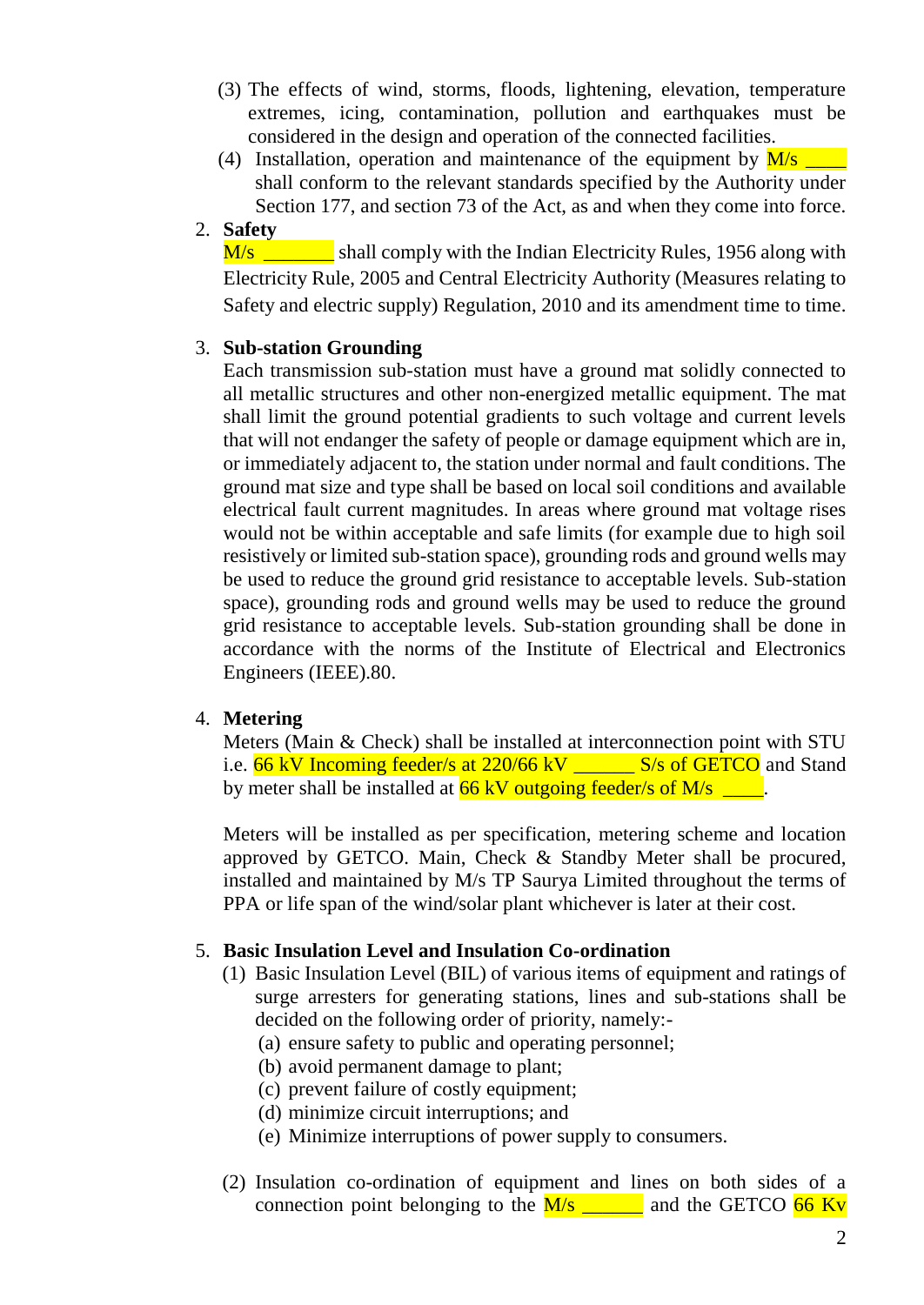**Example 3** substation shall be accomplished and the co-ordination shall be done by the GETCO (State Transmission Utility).

## 6. **Protection system and Co-ordination**

- (1) Protection system shall be designed to reliably detect faults on various abnormal conditions and provide an State means and location to isolate the equipment or system automatically. The protection system must be able to detect power system faults within the protection zone. The protection system should also detect abnormal operating conditions such as equipment failures or open phase conditions.
- (2) Every element of the power system shall be protected by a standard protection system having the required reliability, selectivity, speed, discrimination and sensitivity. Where failure of protective relay in the  $M/s$ system has substantial impact on the grid, it shall connect an additional protection as back up protection besides the main protection.
- (3) Notwithstanding the protection systems provided in the grid,  $M/s$ and user shall provide requisite protections for safeguarding his system from the faults originating in the grid.
- (4) Bus bar protection and breaker fail protection or Local Breaker Back up protection shall be provided wherever stipulated in the regulations.
- (5) Special protection scheme such as under frequency relay for load shedding. Voltage instability, angular instability, generation backing down or Islanding schemes may also be required to be provided to avert system disturbances.
- (6) Protection co-ordination issues shall be finalized by the regional power committee.
- (7)  $\frac{M}{s}$  and user shall develop protection manuals conforming to various standards for the reference and use of its personnel.

### 7. **Disturbance Recording and Event Logging Facilities.**

 $M/s$  sub-station which is connected to the grid at  $66kV$  at  $220kV$ Substation of GETCO shall provide disturbance recording and event logging facilities. All such equipment shall be provided with time synchronization facility for global common time reference.

### 8. **Schematic Diagrams**

 $M/s$  shall prepare single line schematic diagrams in respect of its system facility and make the same available to the GETCO 220kV (State Transmission Utility) through which his system is connected and the State Load Dispatch Centre.

### 9. **Inspection, Test, Calibration and Maintenance prior to connection**

Before connecting the solar plant equipment's  $M/s$  shall complete all inspections and tests finalized in consultation with the GETCO (State Transmission Utility) to which his equipment is connected and sign an MoM with GETCO. The  $M/s$ . shall make available all drawings, specifications and test records of the project to GETCO (State Transmission Utility).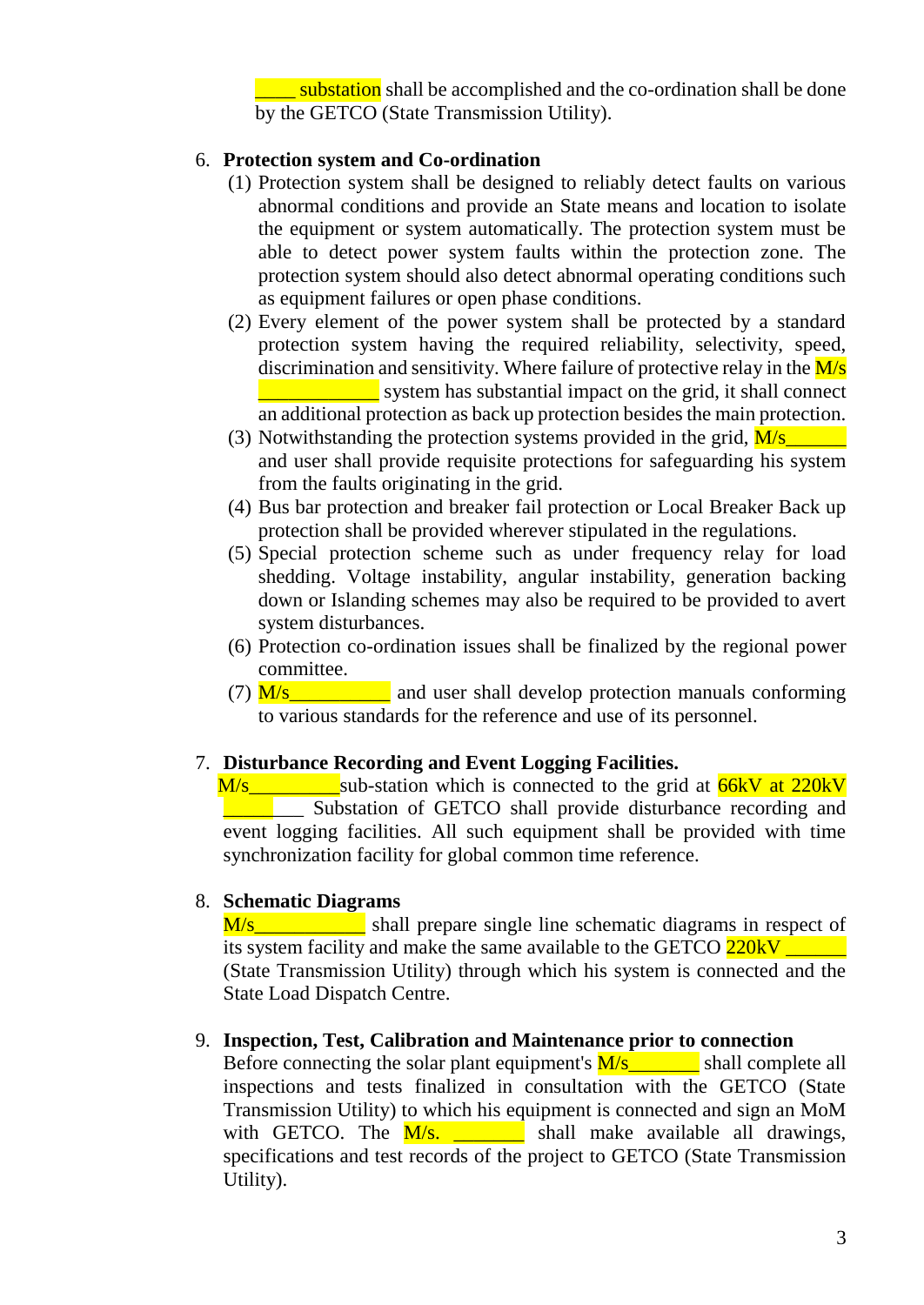## **SCHEDULE –II Standards for Connectivity to the Grid**

Grid connectivity Standards applicable to the Generating Units

The Solar Power Plant of  $\frac{M}{s}$  and the proposed to be connected at  $\frac{66 \text{ Kv}}{s}$  level at 220kV substation of GETCO grid shall comply with the following requirements besides the general connectivity conditions given in the regulations and general requirements given in Schedule-I:-

## **New Generating Units**

- (1) The excitation system for every generating unit:-
	- (a) shall have state of the art excitation system;
	- (b) shall have\Automatic Voltage Regulator (AVR). Generators of 100MW rating and above shall have Automatic voltage Regulator with digital control and two separate channels having independent inputs and automatic changeover; and
	- (c) The Automatic voltage regulator of generator of 100 MW and above shall include power system stabilizer (PSS).
- (2) The short-circuit ratio (SCR) for generators shall be as per IEC-34.
- (3) The generator transformer windings shall have delta connection on low voltage side and star connection on high voltage side. Star point of high voltage side shall be effectively (solidly) earthed so as to achieve the Earth fault factor of 1.4 or less.
- (4) All generating machines irrespective of capacity shall have electronically controlled governing system with State speed/load characteristics to regulate frequency. The governors of thermal generating units shall have a droop of 3 to 6%.
- (5) The project of the  $M/s$ .  $\_\_\_$ shall not cause voltage and current harmonics on the grid which exceed the limits specified in Institute of Electrical and Electronics Engineers (IEEE) standard 519.
- (6) Generating units located near load center, shall be capable of operating at rated output for power factor varying between 0.85 lagging (over-excited) to 0.95 leading (under-excited) and Generating Units located far from load centers shall be capable of operating at rated output for power factor varying between 0.9 lagging (over-excited) to 0.95 leading (underexcited).

All generating units commissioned on or after 01.01.2014, shall be capable of operating at rated output for power factor varying between 0.85 lagging (overexcited) to 0.95 leading (under excited).

The above performance shall also be achieved with voltage variation of  $+$ 5% of nominal frequency variation of +3% and -5% and combined voltage and frequency variation of  $+5\%$ . However, for gas turbines, the above performance shall be achieved for voltage variation of  $+5\%$ .

- (7) The coal and lignite based thermal generating units shall be capable of generating up to 105% of Maximum Continuous Rating (subject to maximum load capability under valve wide open condition) for short duration to provide the frequency response.
- (8) Every generating unit shall have standard protections to project the units not only from faults within the units and within the station but also from faults in transmission lines. For generating units having rated capacity greater than 100 MW, two independent sets of protections acting on two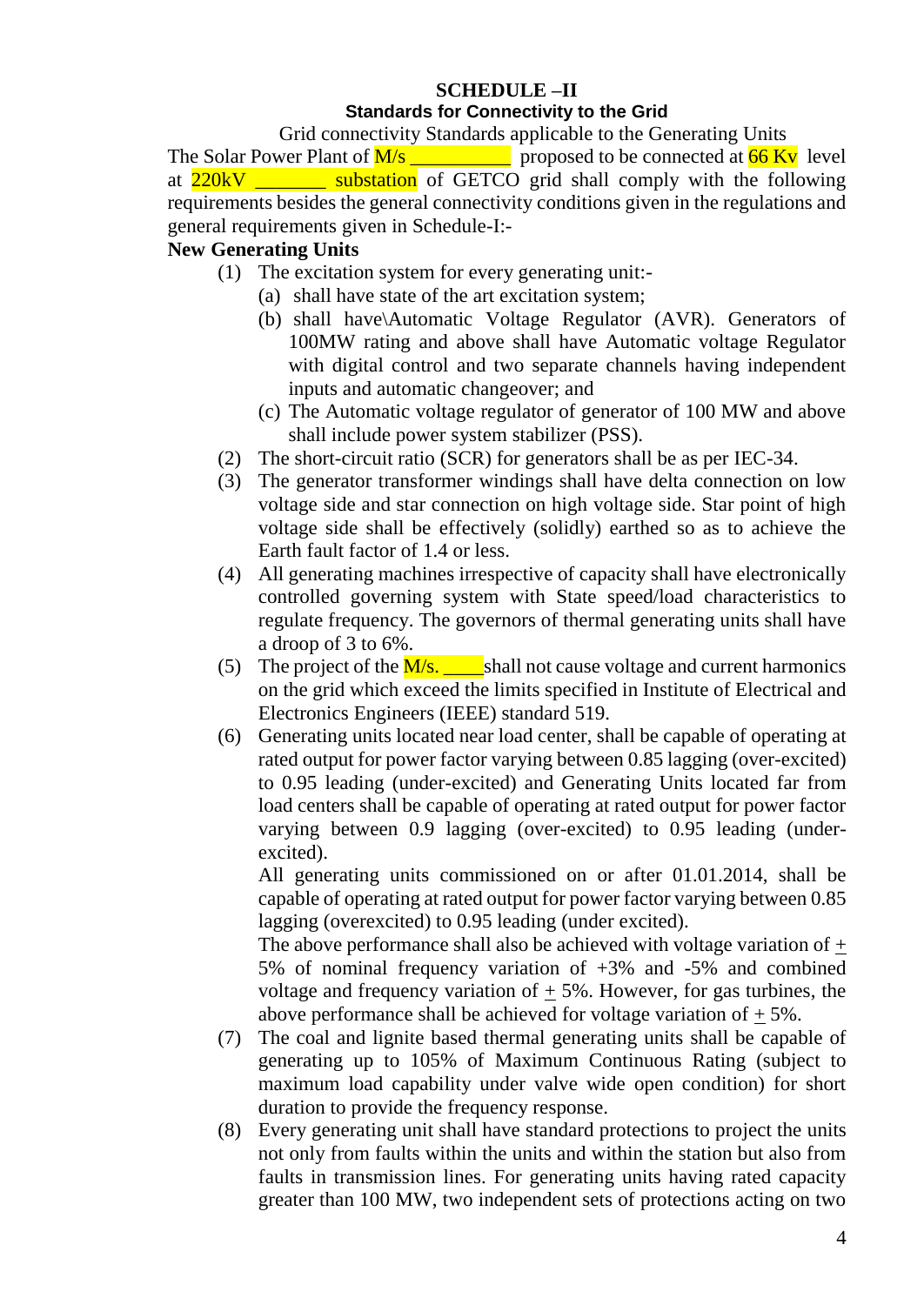independent sets of trip coils fed from independent Direct Current (DC) supplies shall be provided. The protections shall include but not be limited to the local Breaker Back-up (LBB) protection.

- (9) Bus bar protection shall be provided at the switchyard of all generating station.
- (10) Automatic synchronization facilities shall be provided in the  $M/s$   $\sim$  's project
- (11) The station auxiliary power requirement, including voltage and reactive requirements, shall not impose operating restrictions on the grid beyond those specified in the Grid code or state Grid code as the case may be.
- (12) The standards in respect of the substation associated with the generating station shall be in accordance with the provision specified in respect "Substation" under Part III of the CEA connectivity standards.
- (13) The generating station shall not inject DC current greater than 0.5% of the full rated output at the interconnection point.
- (14) The generation station shall not introduce flicker beyond the limits specified in IEC 61000.
- (15) Measurement of harmonic content, DC injection and flicker shall be done at least once in year in presence of the parties concerned. To measure harmonic content or DC injection or flicker shall, it shall be informed to parties in writing and the measurement shall be carried out within 5 working days.
- (16) The generating station shall be capable of supplying dynamically varying reactive power support so as to maintaining power factor within the limits of 0.95 lagging to 0.95 leading.

The generating units shall be capable of operating in the frequency range of 47.5 Hz to 52 H and shall be able to deliver rated output in frequency range of 49.5 Hz to 50.5 Hz.

In the frequency range below 49.90 Hz and above 50.05 Hz, or, as prescribed by the Commission, from time to time, it shall be possible to activate the control system to regulate the output of the generating unit as per frequency response requirement as provided in sub-clause (17)

The generating unit shall be able to maintain its performance contained in this sub-clause even with voltage variation of up to  $+5\%$  subject to availability of commensurate wind speed in case of wind generating stations and solar insolation in case of solar generating stations.

- (17) The generating stations with installed capacity of more than 10 MW connected at voltage level of 33 kV and above –
	- (a) shall be equipped with the facility to control active power injection in accordance with a set point, capable of being revised based on directions of the State Load Dispatch Centre or Regional Load Dispatch Centre, as the case may be;
	- (b) shall have governors or frequency controllers of the units at a drop of 3 to 6% and a dead band not exceeding  $\pm 0.03$  Hz:
	- (c) Provided that for frequency deviations in excess of 0.3 Hz, the Generating Station shall have the facility to provide an immediate (within 1 second) real power primary frequency response of at least 10% of the maximum Alternating Current active power capacity;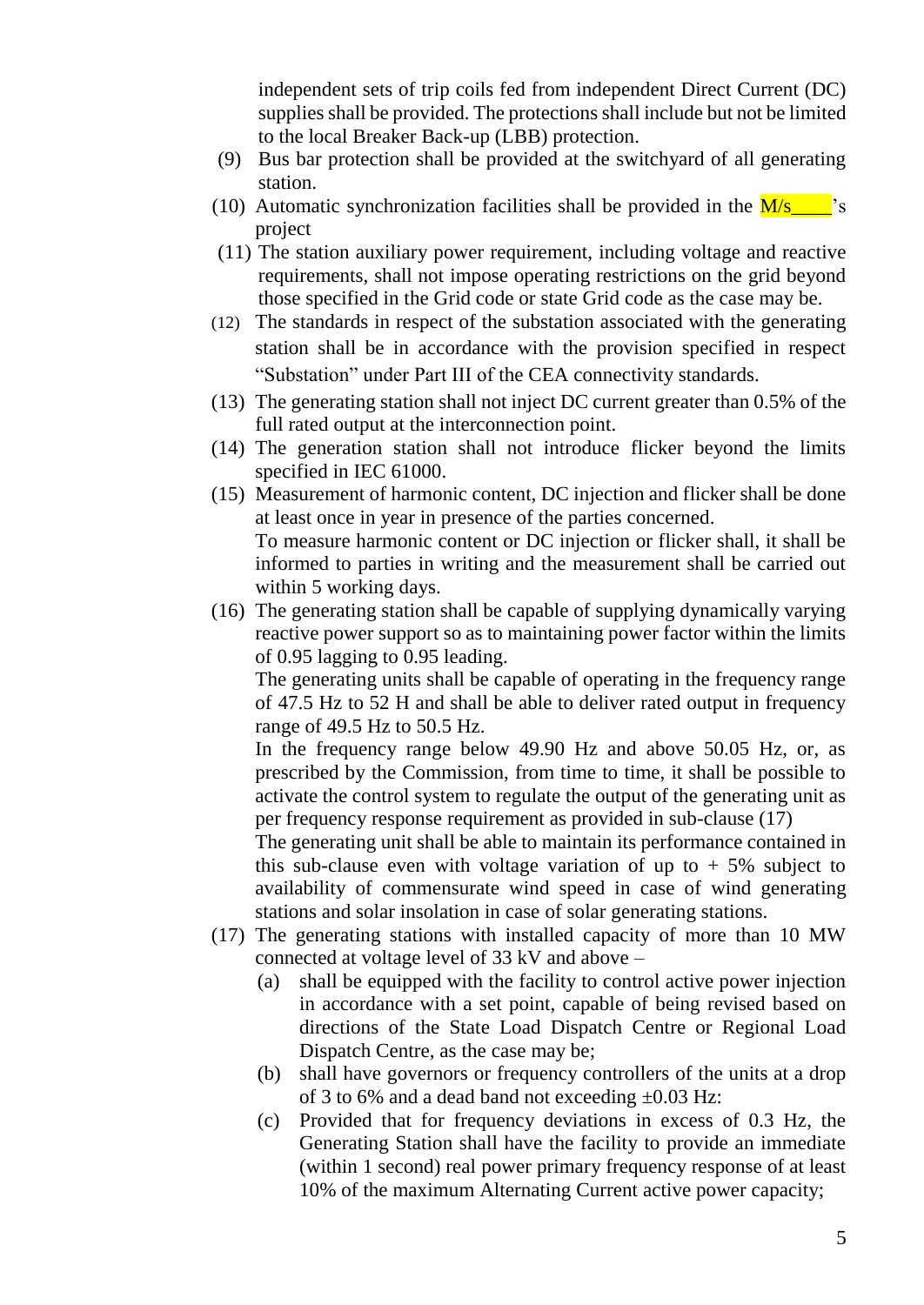- (d) shall have the operating range of the frequency response and regulation system from 10% to 100% of the maximum Alternating Current active power capacity, corresponding to solar insolation or wind speed, as the case may be;
- (e) shall be equipped with the facility for controlling the rate of change of power output at a rate not more than  $\pm$  10% per minute
- (18) The generating station connected to the grid, shall remain connected to the grid when voltage at the interconnection point, on any or all phases (symmetrical or asymmetrical overvoltage conditions) rises above the specified values given below for specified time

| Over voltage (pu) | Minimum time to remain<br>connected (Seconds |
|-------------------|----------------------------------------------|
| 1.30 < V          | 0 Sec (Instantaneous trip)                   |
| 1.30 > V > 1.20   | $0.2$ Sec                                    |
| 1.20 > V > 1.10   | 2 Sec                                        |
| $V \leq 1.10$     | Continuous                                   |

(19) Short Circuit Ratio at the interconnection point where the generating resource is proposed to be connected shall not be less than 5.

All the terms and conditions mentioned in the Notification issued by Central Electricity Authority No.12/X/STD/(CONN)/GM/CEA/dt.21<sup>st</sup> Feb-2007 and as amended from time to time shall be binding to  $M/s$  will fulfill all the criteria mentioned in the Notification of CEA.

\_\_\_\_\_\_\_\_\_\_\_\_\_\_\_\_\_\_\_\_\_\_\_\_\_ \_\_\_\_\_\_\_\_\_\_\_\_\_\_\_\_\_\_\_\_\_\_\_\_\_\_

| For and on behalf of GETCO |  |  |  |  |  |
|----------------------------|--|--|--|--|--|
|----------------------------|--|--|--|--|--|

For and on behalf

Additional Chief Engineer (R & C) GETCO, Corporate Office, Sardar Patel Vidyut Bhavan, Race Course, Vadodara

| M/s                         |
|-----------------------------|
| <b>Authorized Signatory</b> |

| Witness: |  |
|----------|--|
|          |  |

1. \_\_\_\_\_\_\_\_\_\_\_\_\_\_\_\_\_\_\_ 1. \_\_\_\_\_\_\_\_\_\_\_\_\_\_\_\_\_\_\_\_\_\_\_\_

 $2.$  2.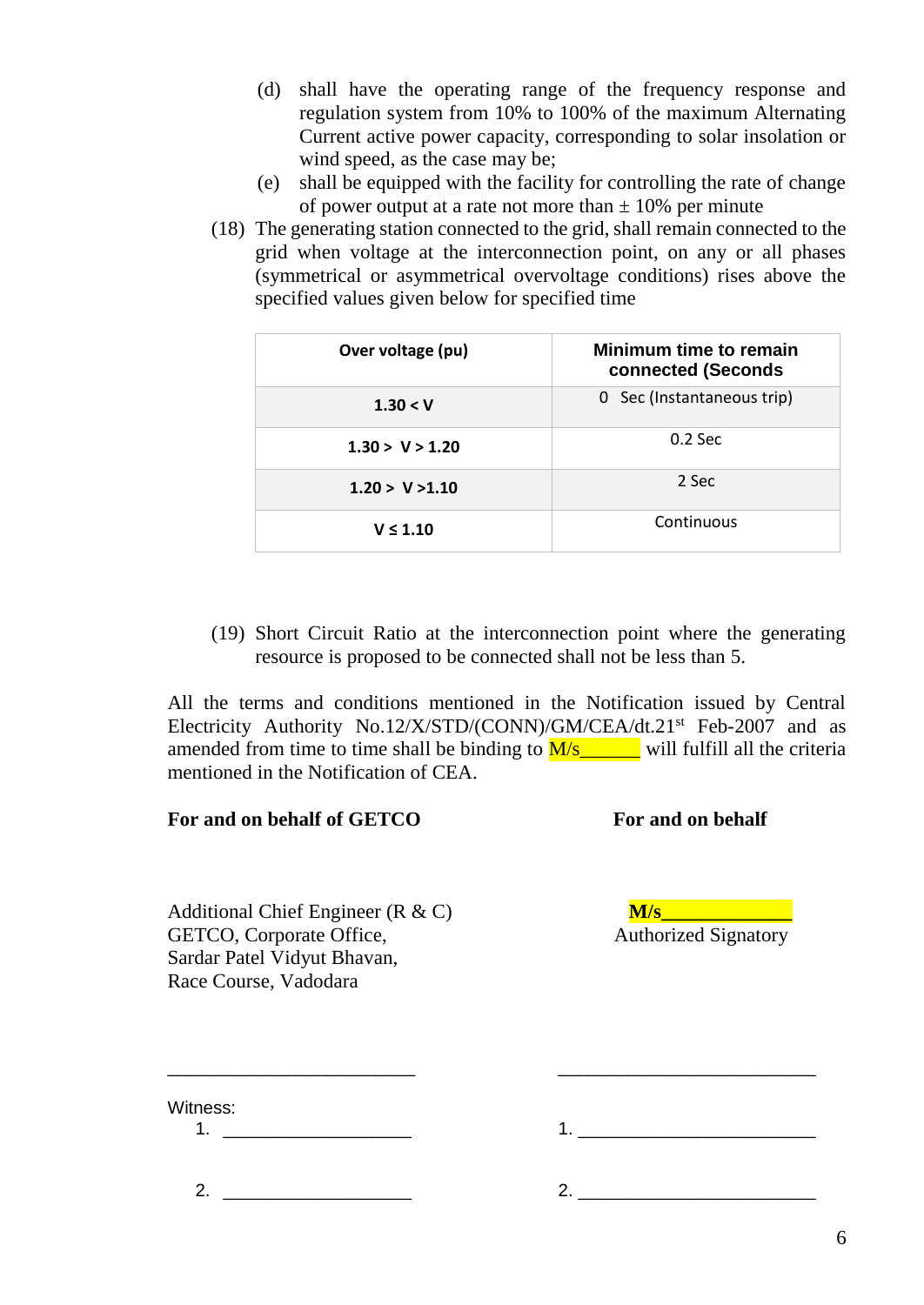# **MINISTRY OF POWER** (CENTRAL ELECTRICITY AUTHORITY) **NOTIFICATION**

New Delhi, the 21<sup>st</sup> February, 2007

**No. 12/X/STD(CONN)/GM/CEA. –** Whereas the draft of the Central Electricity Authority (Technical Standards for Connectivity to the Grid) Regulations, 2006 were published as required by Sub-section (2) of Section 177 of the Electricity Act, 2003 (36 of 2003) read with rule 3 of the Electricity (procedure for previous Publication) Rules, 2005;

Now, therefore, in exercise of power conferred by Section 7 and clause (b) of Section 73 read with Sub-Section (2) of Section 177 of Electricity Act, 2003, the Central Electricity Authority hereby makes the following Regulations for regulating the technical standards for connectivity to the grid, namely :-

### **1. Short title and commencement**

- (1) These Regulation may be called the Central Electricity Authority (Technical Standards for Connectivity to the Grid) Regulation, 2007.
- (2) These Regulation shall come into force on the date of their publication in the official Gazette.

## **2. Definitions**

In these regulations, unless the context otherwise requires,-

- (1) "Act" means The Electricity Act, 2003 (No. 36 of 2003);
- (2) "Appropriate Load Despatch Centre" means the National Load Despatch Centre (NLDC), Regional Load Despatch Centre (RLDC) or State Load Despatch Centre (SLDC) or Area Load Despatch Centre as the case may be;
- (3) "Area Load Despatch Centre" means the centre as established by the state for load dispatch and control in a particular area of the state;
- (4) "Appropriate Transmission Utility" means the Central Transmission Utility or State Transmission Utility as the case may be;
- (5) "Automatic Generation Control" (AGC) means capability to regulate the power output of selectable units in response to total power plant output, tie-line power flow, and power system frequency;
- (6) "Automatic Voltage Regulator" (AVR) means a continuously acting automatic excitation control system to regulate a generating unit terminal voltage;
- (7) "British Standards" (BS) means those standards and specification approved by the British Standards Institution;
- (8) "Bulk consumer" means a consumer who avails supply at voltage of 33 kV or above;
- (9) "Earth Fault Factor" at a location in a three-phase system means the ration of 'the highest root mean square (r.m.s) phase-to-earth power frequency voltage which would be obtained at the selected location without the fault';
- (10) "Earthing" means electrical connection between non-energized conducting parts and the general mass of earth by an earthing device";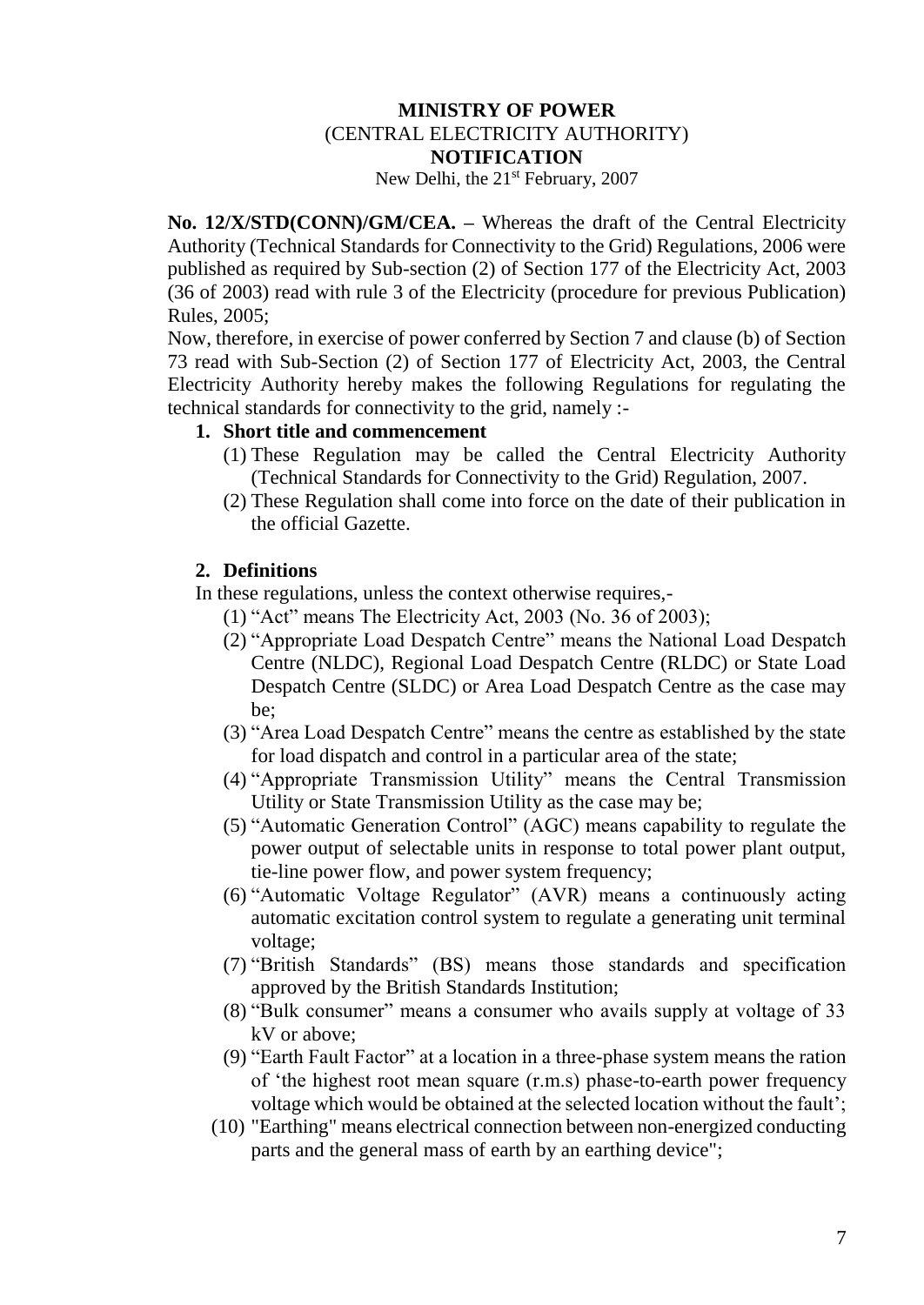- (11) "Energy Management System" (EMS) means a complete system comprising software for facilitating operation of a power system, maintaining safety, reliability and economy;
- (12) "Event Logging Facilities" means a device provided to record the chronological sequence of operation of the relays and other equipment;
- (13) "Frequency" means the number of alternating cycles per second [expressed in Hertz (Hz)];
- (14) "Generating Unit" means an electrical Generator coupled to a prime mover within a Power Station together with all Plant and Apparatus at that Power Station (up to the Connection Point) which relates exclusively to the operation of that generator;

In case of Solar Photo voltaic generating station, each inverter along with associated modules will be reckoned as a separate generating unit

- (15) "IEC Standard" means a standard approved by the International Electrotechnical Commission;
- (16) "Indian Standard" (IS) means standards specified by Bureau of Indian Standard;
- (16A) "Installed capacity",-
	- (i) in case of coal, lignite, gas engines and hydro stations, means the summation of the name plate capacities of all the units of the generating station or Maximum Continuous Rating of the generating station; and
	- (ii) in case of wind generating stations and generating stations using inverters, means the summation of the name plate capacities of wind turbines or solar generating units, as the case may be;';
- (17) "Interconnection point" means a point on the grid, including a sub-station or a switchyard, where the interconnection is established between the facility of the requester and the grid and where electricity injected into -or drawn from the grid can be measured unambiguously for the requester";

(17A) "Inverter" means a device that changes direct current power into alternating current power";

- (18) "Isolator" means a device for achieving isolation of one part of an electrical system from the rest of the system;
- (19) "Maximum Continuous Rating" (MCR) will carry same meaning as defined in the Central Electricity Authority (Technical Standards for Construction of Electrical Plants and Electric Lines) Regulations, 2010";
- (20) "Power Factor" means the cosine of the electrical angle between the voltage and current complexors in an AC electrical circuit;
- (21) "Power System Stabilizer" (PSS) means controlling equipment which receives input signals of speed, frequency and power to control the excitation via the voltage regulator for damping power oscillation of a synchronous machine;
- (22) "Protection System" means the equipment by which abnormal conditions in the grid are detected and fault clearance, actuating signals or indications are initiated without the intervention by the operator;
- (23) "Reactive Power" means in relation to an AC electrical system, the product of root mean square(r.m.s) voltage, root mean square (r.m.s) current and the sine of the electrical phase angle between the voltage complexor and current complexor, measured in volt-amperes reactive (VAr);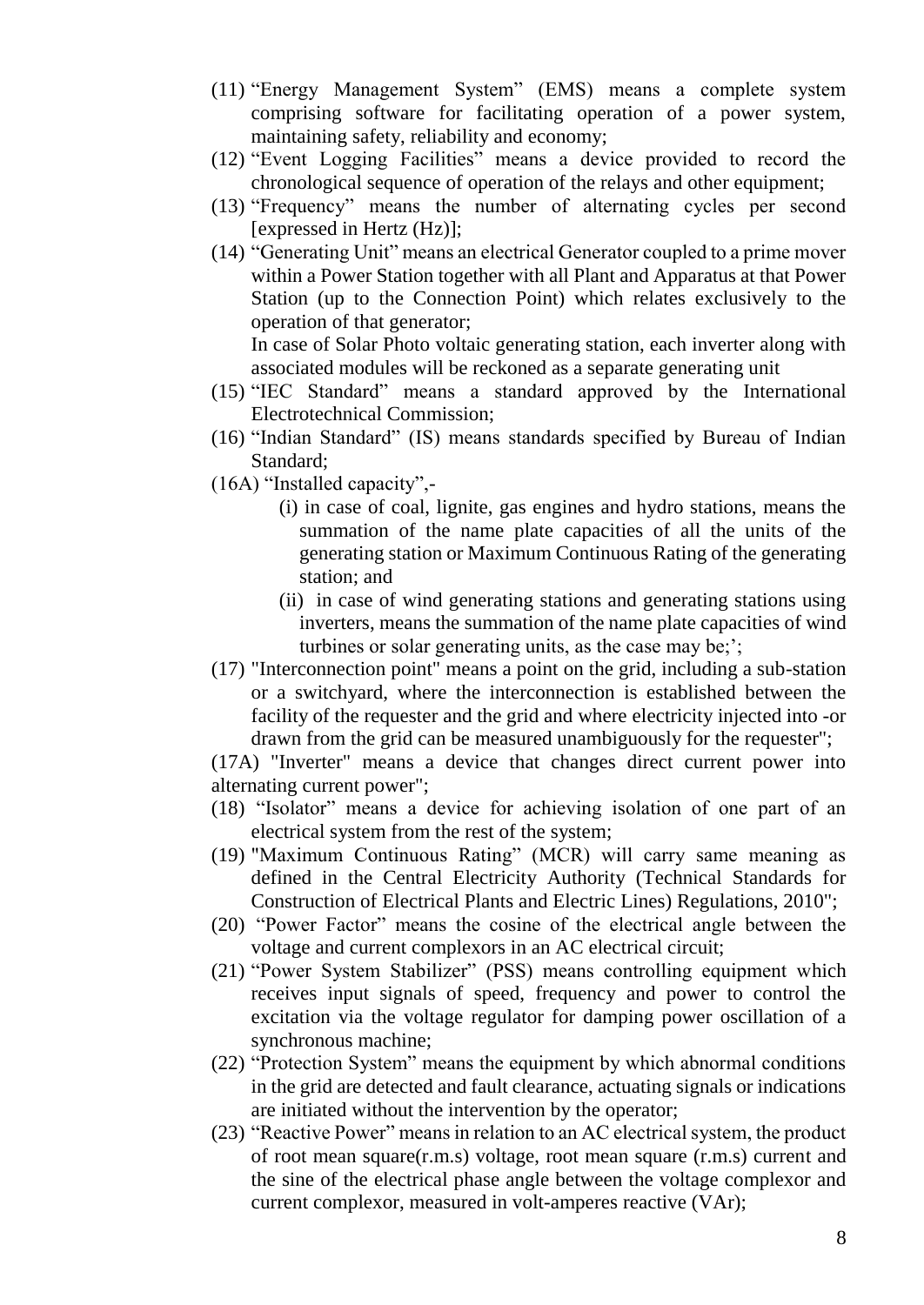- (24) "Requester" includes a generating company, captive generating plant, energy storage system, transmission licensee (other than Central Transmission Utility and State Transmission Utility), distribution licensee, solar park developer, wind park developer, wind-solar photo voltaic hybrid system, or bulk consumer seeking connection for its new or expanded electrical plant to the Grid at voltage level 33 kV and above;';
- (25) "SCADA" means Supervisor Control and Data Acquisition System that acquires data from remote locations over communication links and process it at centralized control location for monitoring, supervision, control as well as decision support;
- (26) "Site Common Drawing" means a drawing prepared for a connection site, which depicts layout of connection site, electrical layout, common protection and control drawings and common services;
- (27) "Site Responsibility Schedule" (SRS) means a Schedule for demarcating the ownership, responsibility for control, operation and maintenance of the equipment at interconnection point;
- (28) (28A) "Standard Protection" means electrical protection functions specified in Central Electricity Authority (Technical Standards for Construction of Electrical Plants and Electric Lines) Regulations, 2010".
- (29) "System Protection Scheme" means a scheme designed to detect abnormal system condition and take predetermined, corrective action to preserve system integrity and provide acceptable system performance;
- (30) "Thermal Generating Unit" means a generating unit using fossil fuels such as coal, lignite, gaseous and liquid fuel;
- (31) "Total Harmonic Distortion" (THD) means a measure of distortion of the voltage or current wave from (which shall ideally be sinusoidal) and is the square root of the sum of square of all voltage or current harmonics expressed as a percentage of the magnitude of the fundamental;
- (32) "Transmission System" means a network of transmission lines and substations;
- (33) "Under Frequency Relay" means a relay which operates when the system frequency falls below a pre-set value;
- (34) "user" includes a generating company, captive generating plant, energy storage system, transmission licensee (other than the Central Transmission Utility and State Transmission Utility), distribution licensee, solar park developer, wind park developer, wind-solar photo voltaic hybrid system, or bulk consumer whose electrical plant is connected to the Grid at voltage level 33 kV and above;';
- (35) "Voltage Unbalance" means the deviation between highest and lowest line voltage devided by Average Line Voltage of the three phases.
- (36) "wind farm developer" means a person who has developed or proposes to develop the wind generating station or wind generating farm comprising more than one wind generating unit owned by the developer or any other person;';
- (37) "solar park developer" means a person who has developed or proposes to develop the solar park or solar generating station comprising more than one solar generating unit owned by the developer or any other person;';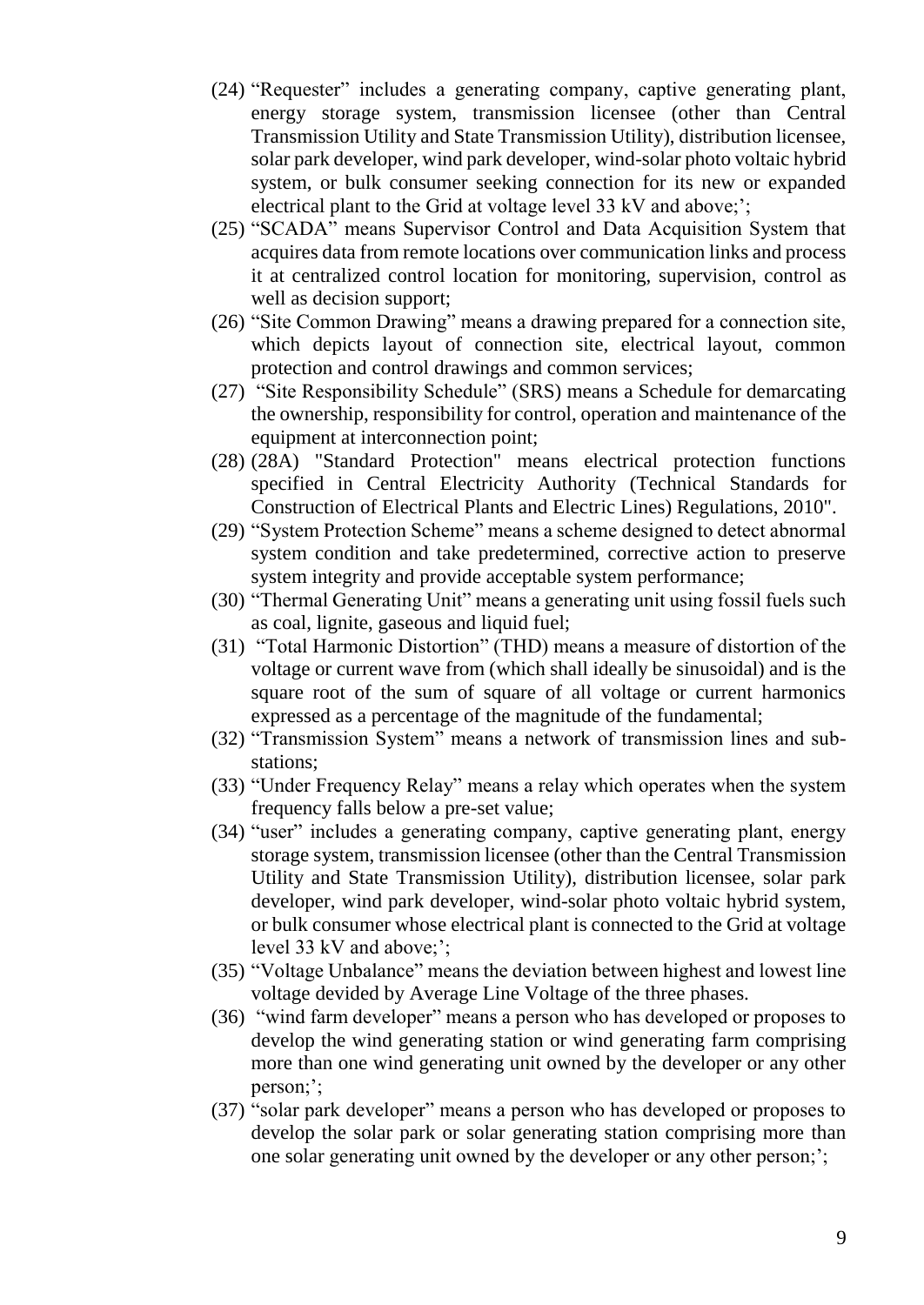(38) "wind - solar photo voltaic hybrid system" means a system of electricity generation, which has combination of wind and solar photo voltaic resources, with or without storage system;'.

The words and expression used and not defined in these regulation but defined in the Act shall have the meaning assigned to them in the Act.

## **3. Applicability of the Regulations**

These regulations shall be applicable to all the user, requester, Central Transmission Utility and State Transmission Utility.

### **4. Objectives**

- (1) The aim of these regulations is to ensure the safe operation, integrity and reliability of the grid.
- (2) The new connection shall not cause any adverse effect on the grid. The grid shall continue to perform with specified reliability, security and quality as per the Central Electricity Authority (Grid Standard for Operation and Maintenance of Transmission Lines) Regulations, as and when they come into force. However, these regulations are not to be relied upon to protect the plant and equipment of the requester or user.
- (3) A requester is required to be aware, in advance, of the standards and conditions his system has to meet for being integrated into the grid.

## **5. Standards**

The equipment shall meet the requirement in accordance with the provisions of Technical Standards for Connectivity to the Grid as given in the Schedule of these regulations and Central Electricity Authority (Grid Standards for Operation and Maintenance of Transmission Lines) Regulations as and when they come into force, and Grid Code and the State Grid Code(s) as specified by the appropriate Commission.

### **6. General Connectivity Conditions**

- (1) The requester shall be responsible for the planning, design, construction, reliability, protection and safe operation of its own equipment subject to the regulations for construction operation and maintenance and connectivity and other statutory provisions.
- (2) The request and user shall furnish data as required by the Appropriate Transmission Utility or by the licensee or generating station with whose system the inter-connection is proposed, for permitting inter-connection with the grid.
- (3) The requester and user shall provide necessary facilities for voice and data communication and transfer of on-line operational data, such as voltage, frequency, line flows, and status of breaker and isolator position and other parameters as prescribed by the Appropriate Load Despatch Centre.
- (4) The requester and user shall cooperate with the Regional Power Committee, and Appropriate Load Despatch Centres in respect of the matters listed below, but not limited to :-
	- (a) Protection coordination and settings of its protective relays accordingly;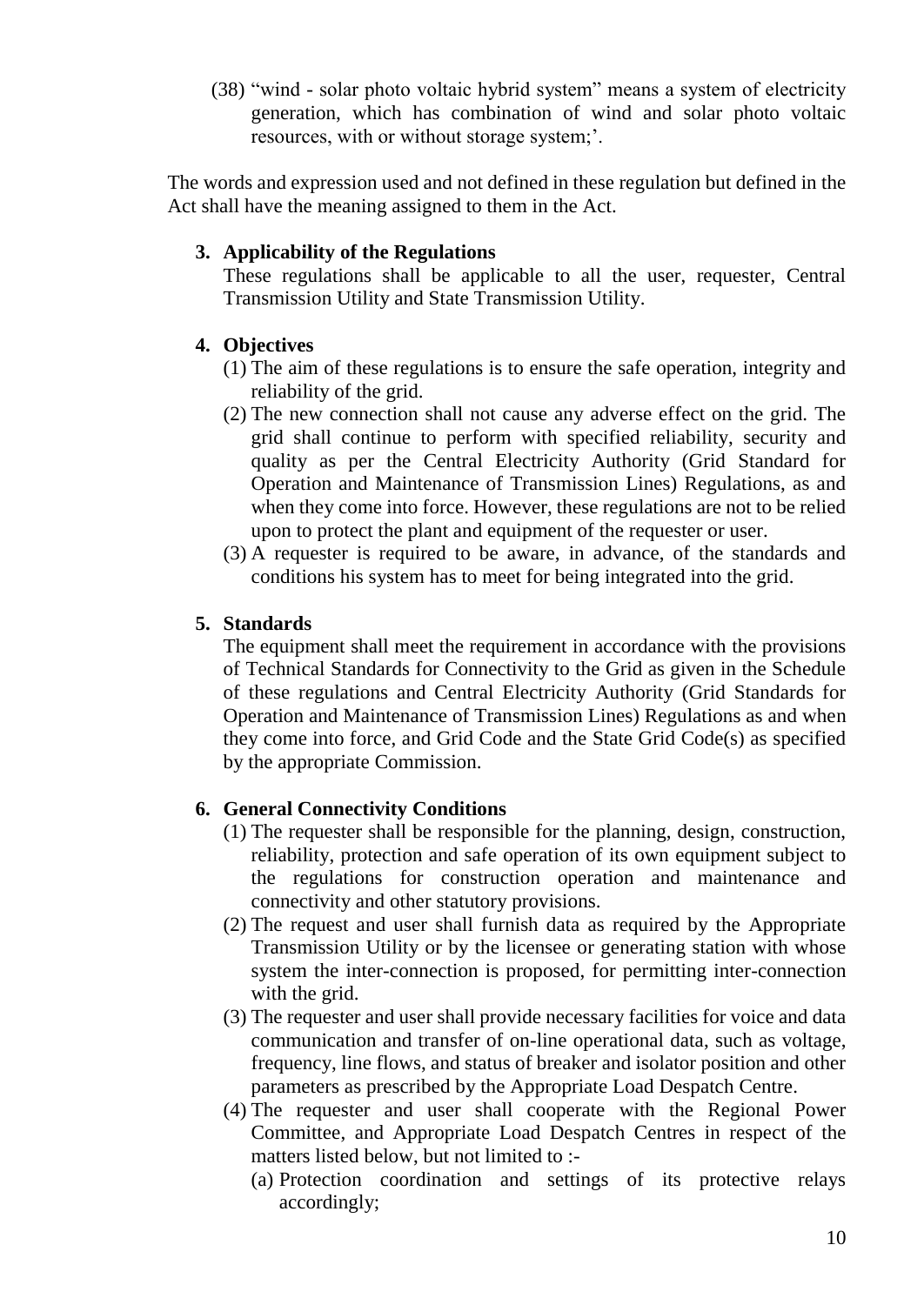- (b) Agree to maintain meters and communication system in its jurisdiction in good condition;
- (c) Participate in contingency operation such as load shedding, increasing or reducing generation, is landing, back start, providing start-up power and restoration as per procedure decided by the Appropriate Load Despatch Centre;
- (d) Furnish data as required by Appropriate Transmission Utility or Transmission Licensee, Appropriate Load Despatch Centre, Appropriate Regional Power Committee, and any committee constituted by the Authority or appropriate Government for system studies or for facilitating analysis of tripping or disturbance in power system;
- (e) Carryout modifications in his equipment with respect to short circuit level, protection coordination and other technical reasons considered necessary due to operational requirements;
- (f) Abide by the coordinated outage plan of the state and region in respect of generating units and transmission lines as approved by the Regional Power Committee; and
- (g) Cooperate with the Regional Power Committee for tuning of Power System Stabilizer provided in the excitation system of the generating unit.
- (5) The requester and user shall make arrangements for integration of the controls and tele-metering features of his system into the Automatic Generation Control, Automatic Load Shedding, Special Protection System, Energy Management Systems and Supervisory Control and Data Acquisition System of the respective state or region.
- (6) For inter-connection studies the requester shall make a request for connection in the planning stage to the Appropriate Transmission Utility. In case a requester is seeking inter-connection to a distribution system, such a request will be made to the distribution licensee. The Appropriate Transmission Utility or distribution licensee shall carry out the interconnection study to determine the point of inter-connection, required interconnection facilities and modifications required on the existing grids, if any, to accommodate the inter-connection. The study may also address the transmission system capability, transients stability, voltage stability, losses, voltage regulation, harmonics, voltage flicker, electromagnetic transients, machine dynamics, ferro resonance, metering requirements, protective relaying, sub-station grounding and fault duties, as the case may be.

Provided that in order to carry out the said study, the requester shall present the mathematical model of the equipment in accordance with the requirements as stipulated by the Appropriate Transmission Utility or distribution licensee, as the case may be.

- (7) (1) Every connection of a requestor's system to the grid shall be covered by a connection agreement between the requester and
	- (a) Appropriate Transmission Utility in case of connection to inter-state transmission system or intra-state transmission system as the case may be;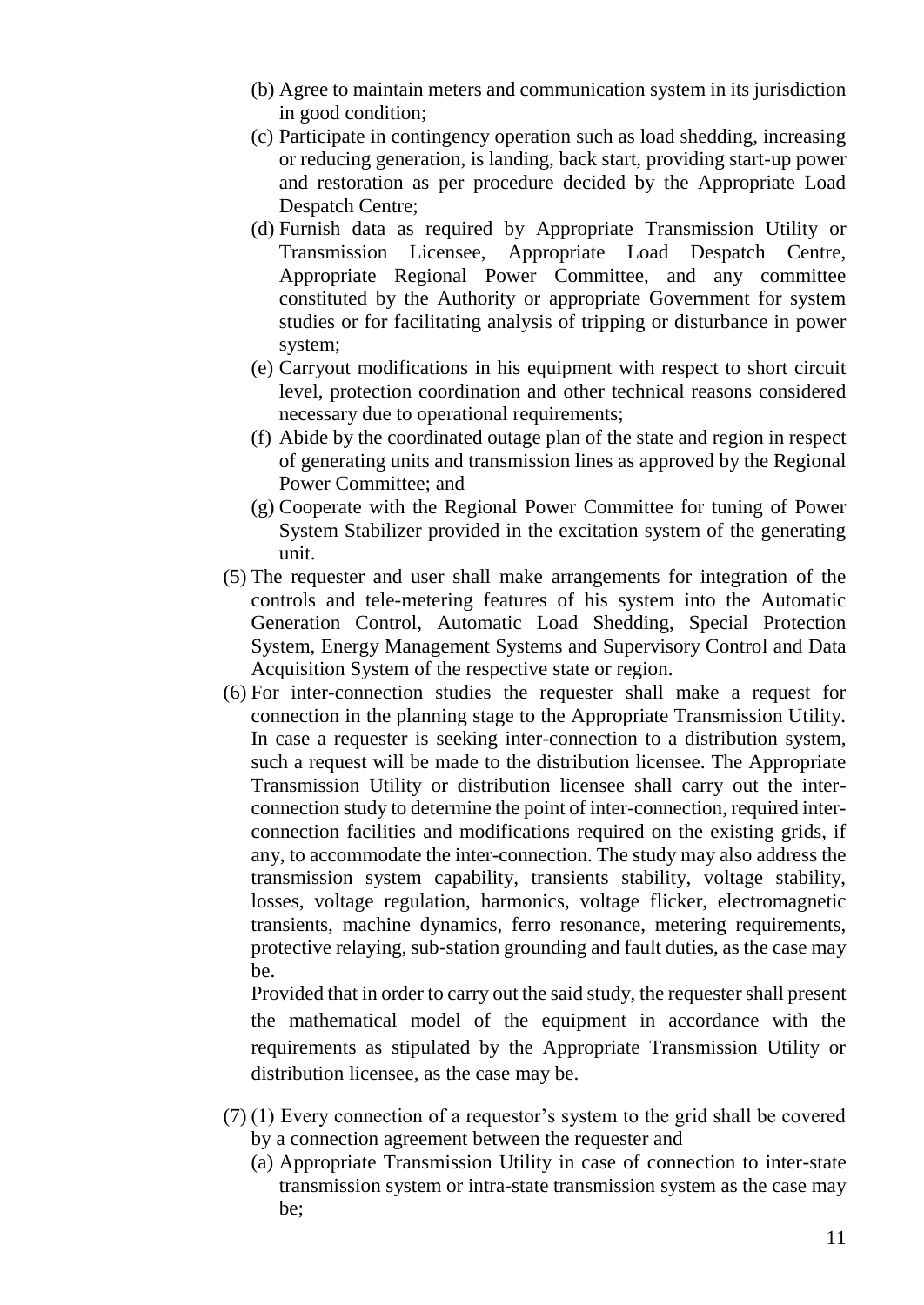- (b) Distribution licensee in case of inter-connection to distribution licensee's system and
- (c) Transmission licensee and Appropriate Transmission Utility, in case of inter-connection to a transmission licensee (tri-partite agreement)
- (2) The connection agreement shall contain general and specific technical conditions, applicable to that connection.
- (8) The State Transmission Utility shall inform the Central Transmission Utility and the Authority, within thirty days of acceptance of application for connectivity of a generating station to electricity system operating at 110 kV and above."

### **7. Site Responsibility Schedule**

- (1) A site Responsibility Schedule (SRS) for every connection point shall be prepared by the generating company or licensee operating the electricity system to which connection is taking place.
- (2) Following information shall be included in the Site Responsibility Schedule, namely,-
	- (a) Schedule of electrical apparatus services and supplies;
	- (b) Schedule of telecommunications and measurement apparatus; and
	- (c) Safety rules applicable to each plant and apparatus.
- (3) Following information shall also be furnished in the Site Responsibility Schedule for each item of equipment installed at the connection site, namely: -
	- (a) The ownership of equipment;
	- (b) The responsibility for control of equipment;
	- (c) The responsibility for maintenance of equipment;
	- (d) The responsibility of operation of equipment;
	- (e) The manager of the site;
	- (f) The responsibility for all matters relating to safety of persons at site; and
	- (g) The responsibility for all matter relating to safety of equipment at site.

### **8. Access at Connection Site**

The requester or user, as the case may be owning the electrical plant shall provide reasonable access and other required facilities to the licensee or Appropriate Transmission Utility or Appropriate Load Despatch Centre, whose equipment is installed or proposed to be installed at the connection Site for installation, operation and maintenance, etc. of the equipment.

### **9. Site Common Drawings**

Site Common Drawing shall be prepared for each connection point by the owner of the Sub-station where connection is taking place.

### **10.Cyber security. -**

The requester and the user shall comply with cyber security guidelines issued by the Central Government, from time to time, and the technical standards for communication system in Power Sector laid down by the Authority.